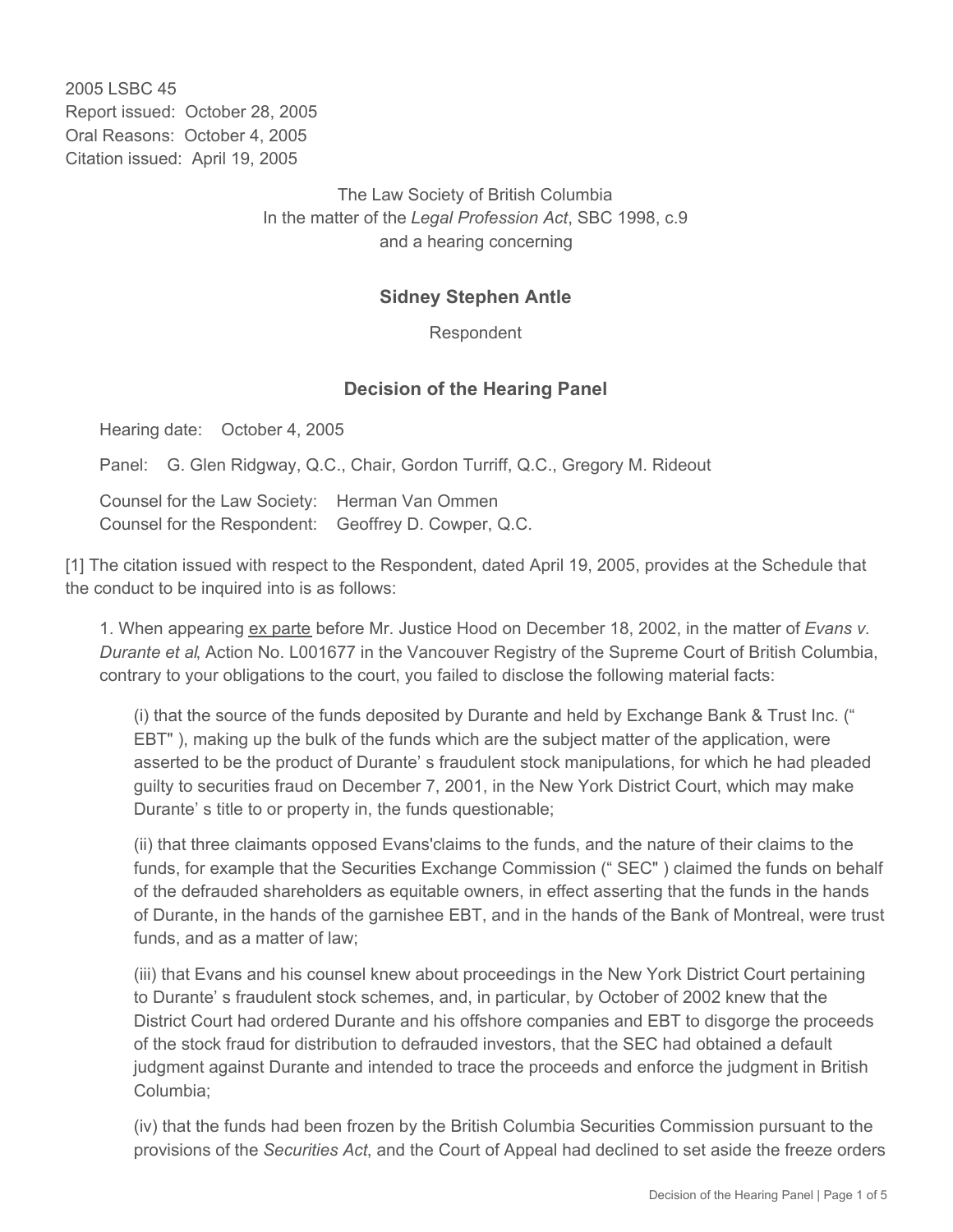on application by EBT, placing in question the effectiveness of a garnishing order absolute and EBT' s obligation to pay;

(v) that Evans'counsel including you and counsel for the other claimants were participating in a case management process before Madam Justice Kirkpatrick in which entitlement to the funds in the EBT account, and priorities if any, would be determined;

(vi) that Umbrella and Svete, while not parties in the Evans action, had entered an appearance in the action and had otherwise made it known to you that they wanted to be served with any notice of motion pertaining to the distribution of the funds;

(vii) that while the garnishing order sought was for \$63,944.583.52 U.S., Durante only deposited \$19,000.000 *[sic]* U.S. into the EBT account. That by December 18, 2002, some of those monies had been sent overseas to Durante and his companies, and that in the proceedings in the Court of Appeal it was EBT'position that only \$901,459 U.S. was on deposit in Durante' s accounts at EBT;

(viii) that parties had entered into an agreement, originally made between counsel for Evans and counsel for the SEC, that each would give the other notice of any application with respect to the monies frozen in the EBT account.

[2] This matter came before the Panel pursuant to Rule 4-22. The Respondent had proposed a conditional admission, as well as disciplinary action, which the Discipline Committee had accepted.

[3] An Agreed Statement of Facts was filed as Exhibit 1 in this matter. It set out as follows:

1. Stephen Antle was called to the British Columbia bar on March 17, 1987, and has been a member of the Law Society of British Columbia in good standing since.

2. He practised with Davis & Company until July 29, 1987. Since August 10, 1987 he has practised with the firm now known as Borden Ladner Gervais LLP. He is a partner in that firm, concentrating on commercial litigation.

3. In 2001 – 2004 Borden Ladner Gervais acted for Michael Jason Evans (" Evans" ), who had obtained a default judgment against Edward Andrew Durante (" Durante" ) in California in February 1999 for approximately US\$36 million on a counterclaim resulting from Durante' s misappropriation of computer technology developed by Evans.

4. Durante has a lengthy history of criminal and regulatory penalties for fraud-related offences, and is currently serving prison time for stock fraud.

5. There was evidence Durante had approximately US\$19 million on deposit with Exchange Bank & Trust ("EBT").

6. EBT is an " offshore" bank, incorporated in Nauru with an office in St. Kitts & Nevis. It holds the funds of its depositors in " regular" banks. There was evidence that EBT held US\$18.2 million in an account at the Bank of Montreal (" B of M" ) in Vancouver, British Columbia. There was also evidence that EBT had money on deposit with other banks outside British Columbia and Canada.

7. The funds deposited by Durante with EBT were alleged by the U.S. Securities & Exchange Commission (the " SEC" ) to be proceeds of fraudulent stock manipulations by Durante and his associates. At the material time no party had taken any position on the effect of that allegation on EBT' s US\$19 million debt to Durante.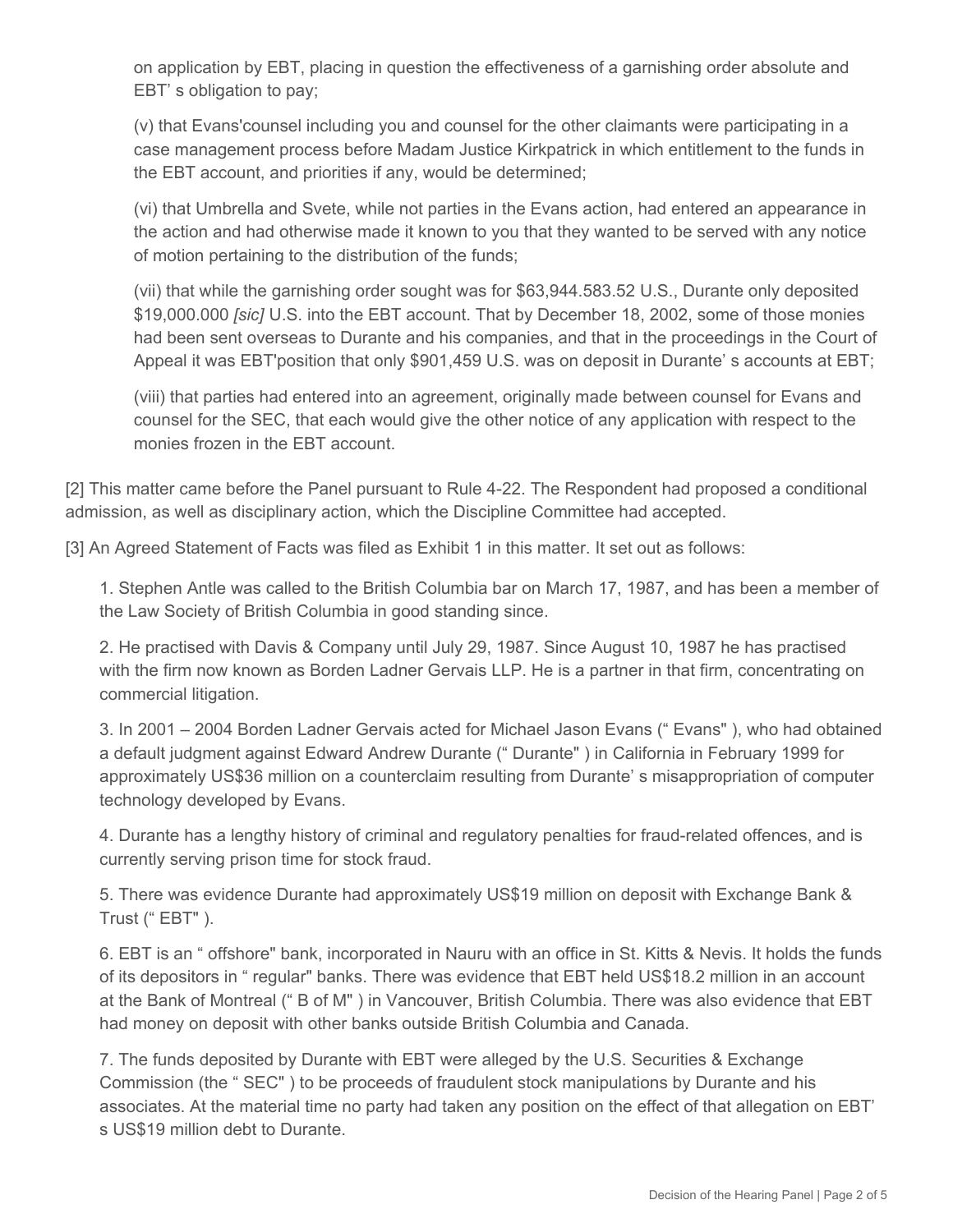8. The SEC was, to the knowledge of the Respondent, taking steps to try to obtain the US\$18.2 million held by EBT at B of M.

9. The British Columbia Securities Commission had issued an order on May 5, 2000 " freezing" the US\$18.2 million held by EBT at B of M, prohibiting EBT from withdrawing those funds and B of M. from paying them out.

10. Evans'California judgment had been registered in British Columbia. Borden Ladner Gervais obtained garnishing orders after judgment for Evans against EBT and B of M on May 8, 2001 and June 12, 2002. Borden Ladner Gervais served those orders on B of M at that time. It did not serve EBT, because it could not locate an address for proper service, but did send the orders to three contact addresses.

11. On September 13, 2002 Borden Ladner Gervais prepared a notice of motion seeking an order that " the garnishee Bank of Montreal, on behalf of the garnishee Exchange Bank & Trust pay ..." to Evans the US\$19 million owed by EBT to Durante. Borden Ladner Gervais delivered this notice of motion, and a supporting affidavit, to all parties it knew of who were interested in, or had made claims on, the US\$18.2 million (and, again, sent it to the three EBT contact addresses).

12. This provided the backdrop for Borden Ladner Gervais'application for case management of the litigation. In the Respondent's letter of October 24, 2002 to the trial co-ordinator, requesting the appointment of a case management judge, he stated:

" Several parties are disputing entitlement to the frozen money... Mr. Evans also expects several additional parties to apply for orders that they are entitled to all or some of the frozen money."

13. Kirkpatrick J. was appointed case management judge, to organize a hearing to determine entitlement to the US \$18.2 million and the priorities among the claimants to it. She was not seized of interlocutory applications in the litigation.

14. In October 2002, the Respondent realized that while Evans had a judgment against Durante, the US\$18.2 million was in the hands of B of M. While B of M owed a debt to EBT, Evans had no judgment against EBT. There was therefore no way of requiring that the money in B of M' s hands be paid to Evans.

15. The Respondent and his colleagues decided to try to obtain a garnishing order absolute against EBT, pursuant to s. 11 of the *Court Order Enforcement Act*, which would function as a judgment in favour of Evans.

16. On November 6, 2002 Borden Ladner Gervais obtained an order permitting substitutional service of the garnishing orders, the September 13, 2002 notice of motion and supporting affidavit, and all future documents required to be served, on EBT.

17. On November 15, 2002 Borden Ladner Gervais served EBT substitutionally with the garnishing orders and the September 13, 2002 material. EBT neither paid money into court nor filed a dispute note in response to the garnishing orders, nor responded to the notice of motion.

18. Borden Ladner Gervais then applied for a garnishing order absolute against EBT for the full amount of Evans'B.C. judgment against Durante. It served that application substitutionally on both EBT and Durante. Neither responded.

19. The Respondent appeared before Hood J. on December 18, 2002. Neither EBT nor Durante appeared.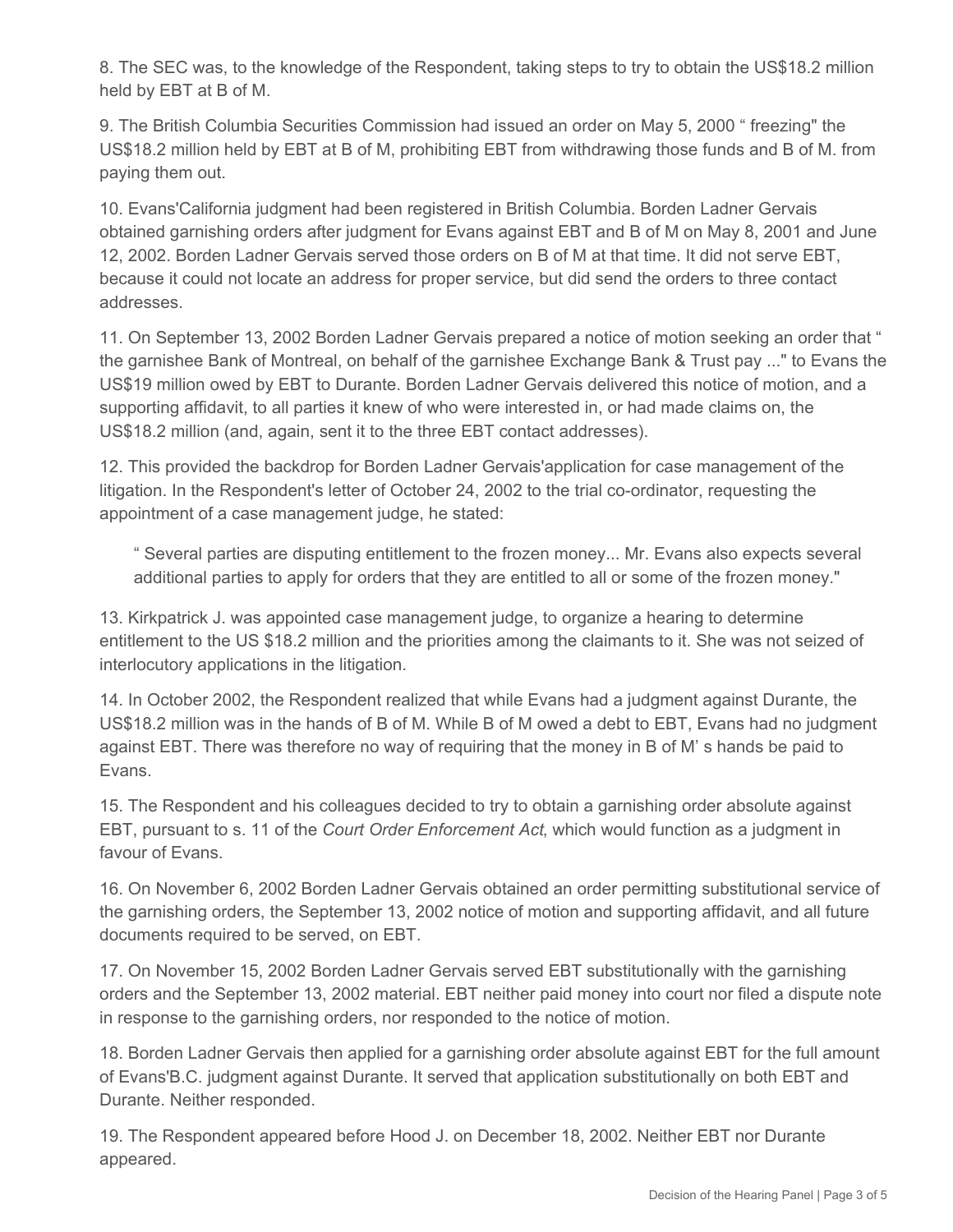20. On December 19, 2002, Borden Ladner Gervais obtained a garnishing order after judgment against B of M, garnisheeing the debt B of M owed to EBT. B of M filed a dispute note and paid nothing into court. The dispute note raised the defence that the Securities Commission' s " freeze order" prevented it from paying into court the money it owed to EBT.

21. On June 5 – 6, 2003, after the exchange of arguments for the entitlement hearing, when the Respondent had made it clear in Evans'argument that the effect of the garnishing order absolute was to make EBT liable directly to Evans, other claimants Umbrella Capital LLC and David Svete, and the SEC, applied to Hood, J. to set aside the order. (Although Umbrella Capital and Svete represented themselves throughout as " innocent depositors" of US\$3 million in EBT, on March 3, 2005 Svete was convicted in U.S. District Court on money laundering charges with respect to that US\$3 million.)

22. On June 18, 2003, Hood, J. set aside the garnishing order absolute. He held that Mr. Antle had not discharged his duty to disclose all material facts which might have influenced the exercise of his discretion in deciding whether to grant the order.

23. The Respondent was aware of his duty to disclose to Hood, J. all material facts that might influence his exercise of discretion.

24. The Respondent honestly intended to discharge that duty.

25. The Respondent accepts that he failed to advise Mr. Justice Hood of all material facts that may have influenced his exercise of discretion and that he ought to have disclosed the following:

(a) that the British Columbia Securities Commission had issued an order prohibiting EBT from withdrawing the funds and B of M from paying them out;

(b) that there were other claimants to the funds held by EBT at B of M;

(c) that other claimants alleged that those funds were the product of Durante' s fraudulent stock manipulations and that the SEC' s B.C. counsel had advised that they intended to trace the proceeds of Durante' s frauds to the B of M claim that B of M held that money in trust for the SEC; and

(d) that he and counsel for other claimants were participating in a case management process to organize a hearing to determine entitlement to the funds and priorities between claimants.

26. The Respondent accepts that his failure to disclose to Hood, J. the facts in para. 25 above was professional misconduct.

27. The Respondent accepts that the appropriate penalty is a \$10,000 fine and an order that he pay the costs of the Law Society' s investigation of this matter in the amount of \$5,000.

[4] Counsel for the Law Society referred the Panel to authorities, namely, *Hamilton* 2005 LSBC 05, *Moore-Stewart* 89/5, *Schiffer* 93/11, *Jeffrey* 97/1, *Hall* 98/02, and *Samuels* 99/23. These authorities relate to deliberate deception on the part of a member, whereas the failure of the Respondent to fully disclose to the Court was not a deliberate attempt to mislead. It is accepted that he honestly intended to discharge his duty. While he did not intend to mislead, he did mislead, and his conduct amounts to professional misconduct.

[5] The Panel accepts the agreement advanced by the Discipline Committee and the Respondent, and orders that the Respondent: